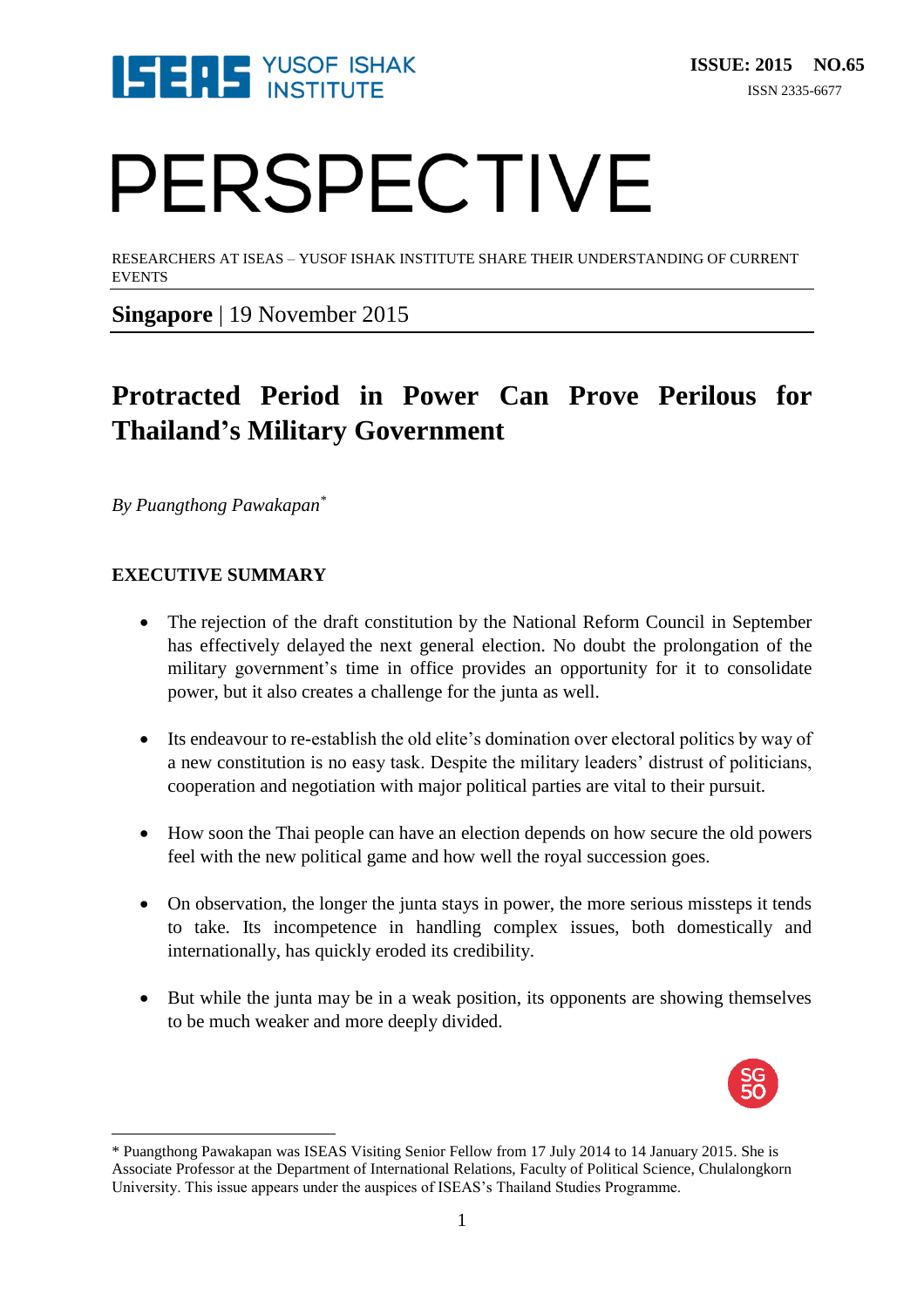

### **INTRODUCTION**

Despite reiterating his disinclination to hold on to power, General Prayut Chanocha, Thailand's prime minister and the leader of the National Council for Peace and Order junta (NCPO), appears to be in no hurry to leave office. The rejection of the draft constitution by the junta-appointed National Reform Council (NRC) in early September of this year, has effectively delayed the next general election until mid-2017 at the earliest. The constitution fiasco was due to the junta's realization that the charter was unlikely to win approval in a referendum after two major political parties, the Phuea Thai Party and the Democrat Party, as well as pro-democracy critics, had voiced their strong opposition to its contents. It was better for the junta to have the charter failed at this stage now than to have it failed in a referendum.

While the prolongation of the NCPO's time in office provides an opportunity for it to consolidate the power of the elements that it represents, it also creates a challenge to the junta. The longer it holds on to power, the more missteps it will take, and these will add to the growing public discontent. For the junta and the old establishment, making the successful transition from a regime born of a coup to one founded on a constitution that will allow elite domination of a majoritarian electoral system with a degree of legitimacy, appears increasingly difficult.

#### **THE ABORTED DRAFT CONSTITUTION**

Although military coups d'état have long been an effective mechanism for Thailand's elite to seize power, the elite nevertheless also realizes the lack of legitimacy that results from such seizures of power. The old powers deem it necessary to create a new political game that allows them to take control of and interfere in electoral politics with some degree of constitutional legitimacy. However, aggressive manipulation of the political system is not as easy a task as the junta leaders might have thought, and this led to the abortion of their own draft charter. On the one hand, the key features of the failed draft constitution reflected the old powers' aim to control politicians and the majoritarian electoral system. However, on the other, those key features were also obstacles to the old powers gaining cooperation from political parties. It is thus worth considering those features and their objectives since they are highly likely to reemerge in the next draft constitution on which a junta-appointed committee is now at work.

- The most condemned section of the 2015 constitution was the creation of a National Strategic Reform and Reconciliation Committee (NSRRC), comprising of 23 members, including the chiefs of the armed forces and police. In times of crisis, this committee was to be authorized to take over executive and legislative power. This section evidently sought to constitutionalize military coups. In addition, the NSRRC was to be in charge of the vaguely defined reform process. Although the committee's term was to end after five years, it was to be extendable through a referendum.
- The aborted constitution allowed for a non-member of parliament to become prime minister. This would have allowed extra-parliamentary powers to pressure political parties to accept a non-politician or even a military leader for the top post, as happened in the 1980s.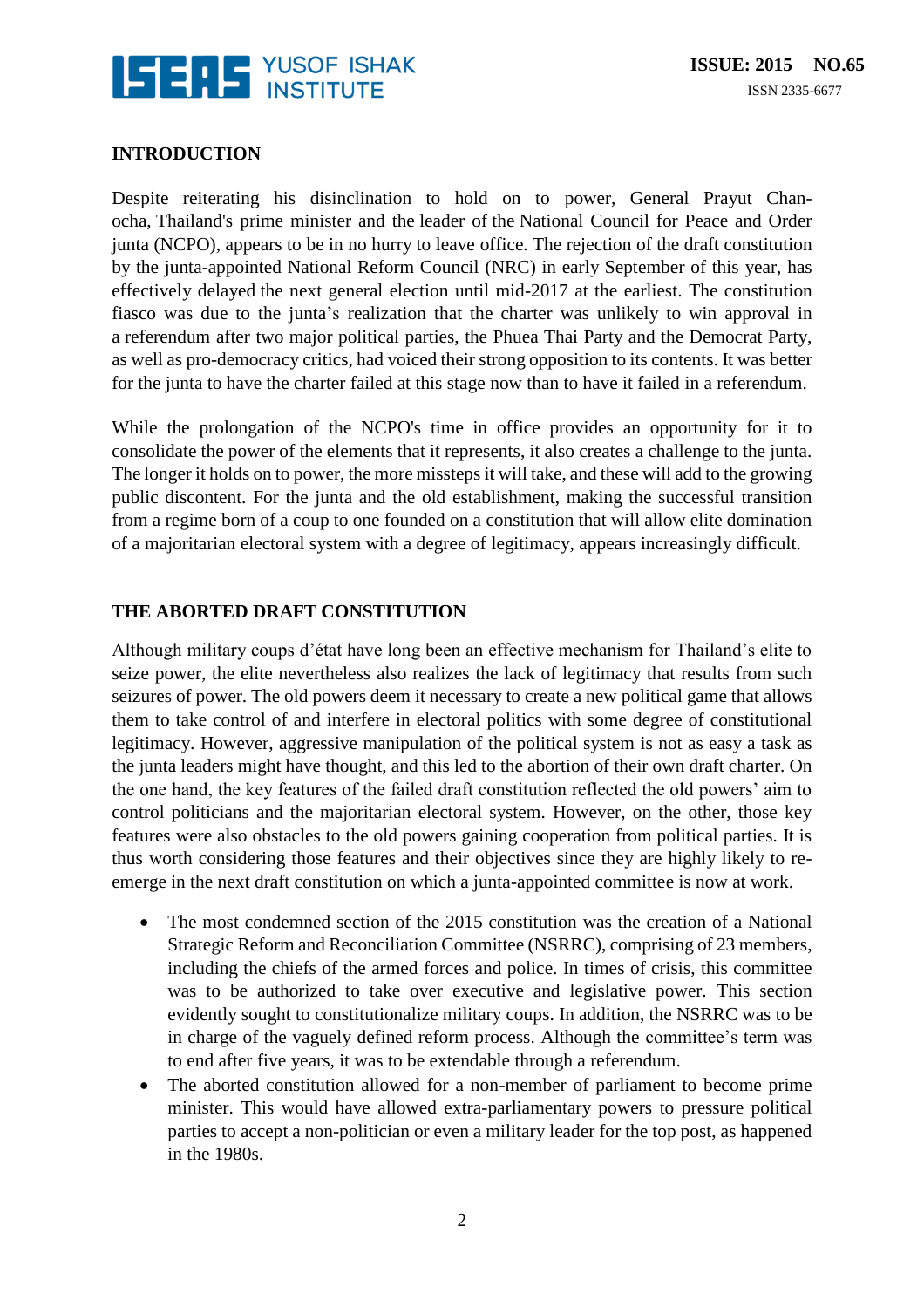## **ISERS** YUSOF ISHAK

- The new electoral system imagined in the rejected draft constitution was to prevent one single party, the target supposedly being a Thaksinite party, from winning a majority of seats in parliament by using a new system of proportional allocation of seats to party lists. If that had been adopted, Thailand would have ended up with a weak multi-party coalition government like those it had in the 1980s.
- A majority of the Senate was to have been appointed and to exercise greater powers to block legislation and scrutinize the cabinet.
- Punishments for politicians were harsher, and easier to exact. Politicians impeached for corruption or electoral fraud were prohibited from re-entering politics for life, instead of five years, after conviction by a simple majority of votes in the parliament.

Despite strong criticism that this draft constitution was a coup in disguise, the junta has shown no sign of changing its approach. The mission of drafting yet another new constitution is likely to have the same objectives as the failed one, to judge for example from comments made by Mr. Meechai Ruchuphan, a veteran conservative legal expert and the chairperson of the new Constitution Drafting Committee (CDC). Meechai revealed his thinking that the prime minister could be a non-elected outsider; the Senate would not need to be elected; a person charged with graft by the National Anti-Corruption Commission would be banned from politics for life; and the new constitution would be suitable to "Thai-style" democracy.<sup>1</sup>

The challenge for the NCPO and its legal servants lies in how they are to put old wine in a new bottle and how they are to gain cooperation from the major political parties. Ambiguity could be the key. Instead of setting up a politburo-style NSRRC, the new CDC may create an ambiguous clause for an extra-parliamentary power to interfere in times of crisis.

In addition, support from the Democrat Party alone may be sufficient for the new draft to pass a referendum. A compromise with the Democrats can therefore be crucial to the old powers' effort to negotiate the path forward. As of now, the CDC appears to be focused on how to design an electoral system that will disadvantage the party that wins a majority of votes and that will favour the party that comes in second, implicitly a Thaksinite party and the Democrat Party respectively.<sup>2</sup> Though the hidden objectives in the new draft constitution are easily detectable, weariness with the incompetent and arrogant military government may tempt a significant number of voters to support the new draft with hopes for a more efficient and responsive government.

NCPO leaders will want the coup regime to wind down with some glory intact, and as soon as possible. However, their satisfaction and security are very subjective and not easy to achieve, especially in a time of deep societal polarization and the critical transition from the reign of King Bhumibol to that of the current Crown Prince Vachiralongkorn. Few would dare guarantee that the elections will not be delayed further.

 $\overline{\phantom{a}}$ 

<sup>1</sup> "CDC chief hints at outsider PM", *Bangkok Post*. 14 October 2015.

<sup>2</sup> "New electoral system may not reflect the majority", *The Nation*. 29 November 2015.

[http://www.nationmultimedia.com/politics/New-electoral-system-may-not-reflect-the-majority-30271840.html.](http://www.nationmultimedia.com/politics/New-electoral-system-may-not-reflect-the-majority-30271840.html) Accessed on 8 November 2015.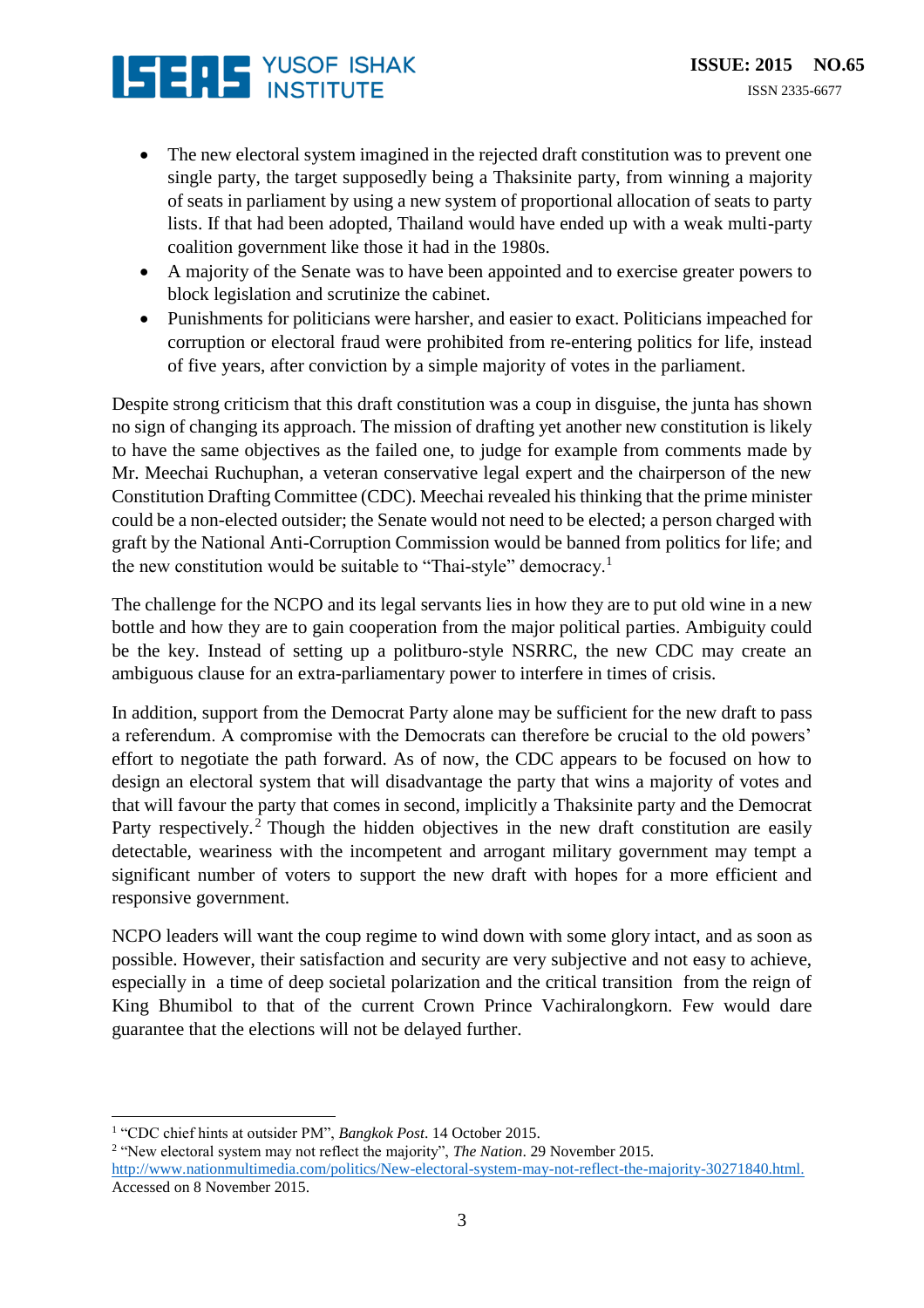

### **ECONOMIC GLOOM**

Thailand's economic gloom is a huge challenge for Prayut's government. That and the Prayut government's poor economic performance will test the tolerance of the previously pro-coup middle class, as it begins to feel its effects every more.

Recently, the World Bank cut the country's economic growth forecast for this year from 3.5 per cent to 2.5 per cent. The forecast for 2016 is worse. It was slashed to 2.0 per cent from 4.0 per cent. This makes it the lowest in the East Asia and Pacific region.<sup>3</sup> The recent agreement among twelve nations on the Trans-Pacific Partnership (TPP) leaves the business sector ever more concerned that the country's exports are in dire straits. Although it will take at least a year for the TPP to be ratified and to come into effect, Thailand will lose export orders and competitive advantages to the pact's members, especially those in the region. Foreign direct investment funds are likely to flow out of the country.<sup>4</sup> Private enterprise has thus been urging the government to announce its intention to join the trade pact. However, Thailand will in any case not be able to join the TPP until after all the existing members have ratified it. Besides, Prayut's government does not appear enthusiastic about joining the pact.<sup>5</sup>

The nosedive in agricultural product prices since the NCPO seized power illustrates that the military government has been inept and indifferent to the conditions that rural people live under. PM Prayut's reactions to their problems have ranged from blaming the bad populist policies of the previous government of Yingluck Shinawatra, telling farmers to sell their products to Mars for a higher price, telling rice farmers to shift to alternate crops, all the way to asking rubber planters for understanding of the government's inability to keep subsidizing farmers forever.

Ironically, Prayut's cabinet recently resorted to populist policies reminiscent of those implemented by the Phuea Thai Party. It approved US\$1.3 billion to help rice farmers and USD\$365 million to help rubber farmers who had threatened to rally in defiance of a ban on political gatherings.<sup>6</sup> In addition, the government allocated US\$5.7 billion to help small- and medium-sized business.<sup>7</sup> It remains to be seen if these measures will be effective.

 $\overline{a}$ 3 "World Bank cuts Thailand's growth to 2.5%", *Bangkok Post,* 5 October 2015. <http://www.bangkokpost.com/business/news/718668/world-bank-cuts-thailand-growth-to-2-5> accessed on 6 October 2015

<sup>4</sup> "Thai exports in dire straits unless govt joins TPP, trade experts warn", *The Nation*. 13 October 2015. <http://www.nationmultimedia.com/business/Thai-exports-in-dire-straits-unless-govt-joins-TPP-30270749.html> accessed on 5 November 2015.

<sup>&</sup>lt;sup>5</sup> "Prayut coy on plan to join TPP", *Bangkok Post*. 8 August 2015. [http://www.bangkokpost.com/archive/prayut](http://www.bangkokpost.com/archive/prayut-coy-on-plans-to-join-tpp/648584)[coy-on-plans-to-join-tpp/648584](http://www.bangkokpost.com/archive/prayut-coy-on-plans-to-join-tpp/648584) accessed on 5 November 2015.

<sup>6</sup> "Junta turns to populist schemes to east rural tensions", *Khaosod English*. 4 November 2015. <http://www.khaosodenglish.com/detail.php?newsid=1446630368> accessed on 5 November 2015.<br><sup>7</sup> "More SME aid, tax cuts in the works", *Bangkok* Post. 12 September 2015,

<http://www.bangkokpost.com/lite/topstories/690148/more-sme-aid-tax-cuts-in-the-works> accessed on 5 November 2015.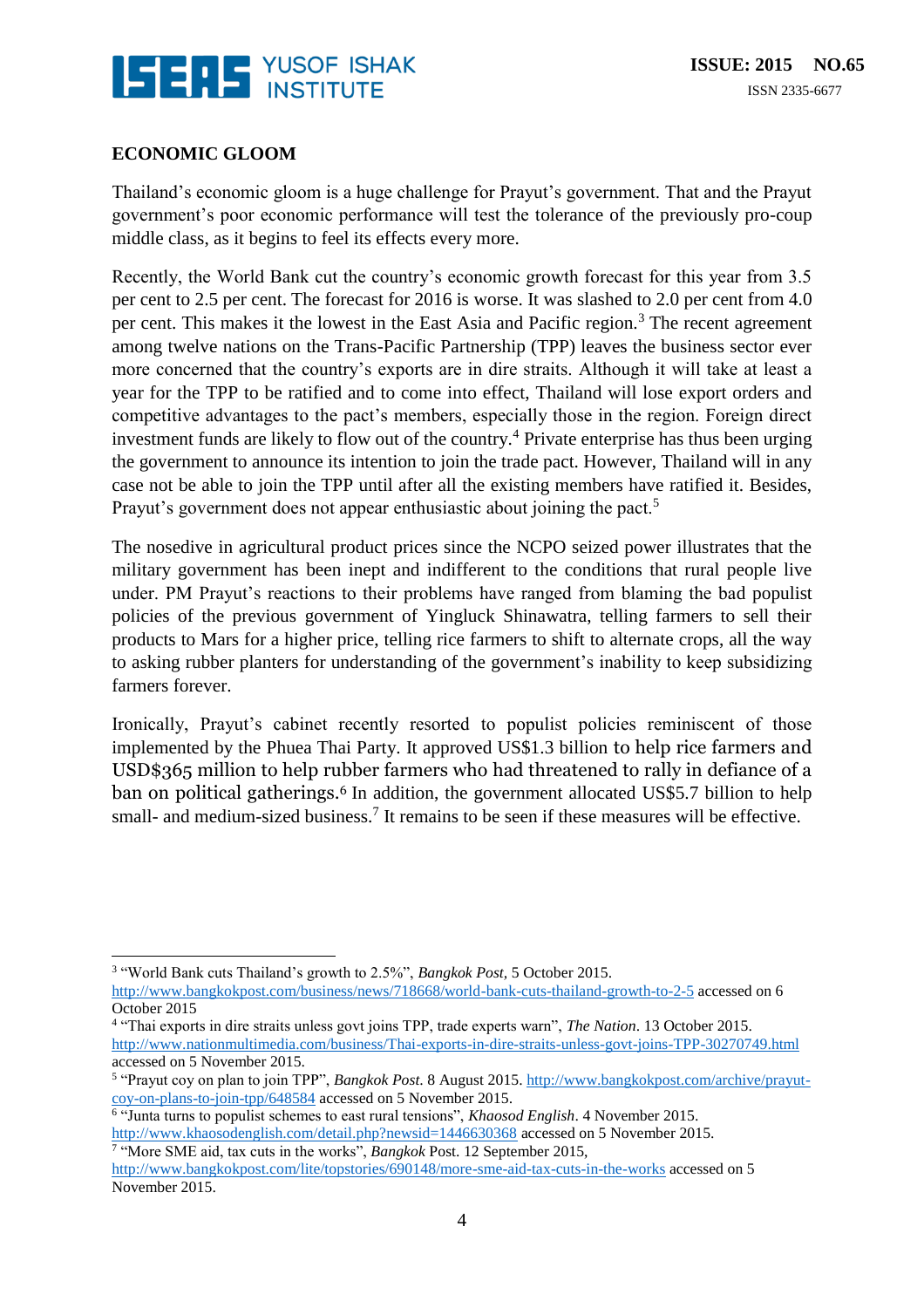

### **MISSTEPS**

The longer the junta stays in power, the more its lack of executive competency will become obvious, especially in its handling of complex issues and in international affairs. Missteps have not only eroded the junta's credibility. Some issues have also made people wonder if the government itself has not put Thai people in unnecessary danger. Added to this are Prayut's daily temperamental, rude and unintelligent statements—an international embarrassment for the country. His recent outburst about possibly shutting Thailand down if political problems continued caused the stock market index to plummet, which he then blamed on the media for reporting what he said.<sup>8</sup>

*The International Civil Aviation Organization*, a United Nations body, warned Thailand in March 2015 about the low safety standards of some airlines operating from Thailand. It gave the country 90 days to correct the problems. Immediately, General Prayut told the press that he would use Section 44 of the interim constitution, which gives him absolute power on all matters, to expedite safety improvements. Amazingly, he appeared sincerely to believe that the provision that he has been extensively using to suppress the freedom and rights of the coup's opponents can also solve other complex problems confronting the country. Unfortunately, such was not the case. Three months later, his government was unable to rescue Thailand-based airlines from being downgraded by the ICAO.<sup>9</sup>

*The Erawan shrine bomb blast* in the heart of Bangkok on 17 August was another blow to the military government's credibility and professionalism. The explosion killed twenty people, half of them foreigners. Immediately after the incident, NCPO spokesperson General Winthai Suvari said that it was the work of internal elements, implying that the Red Shirt movement supporting Thaksin was behind the attack.<sup>10</sup> As it is evident that the chief suspect is a foreigner and as the shrine is a popular attraction for Chinese tourists, Thai public and media raised the question whether the bombing was possible revenge for Thailand's forced repatriation of 109 Uighur refugees back to China in July this year. Even when more evidence indicated a link to foreign elements, Thai authorities continued denying any connection to global terrorism. However, about a month after the incident, the Police Chief, General Somyot Phumphanmuang, added to the confusion by admitting that the violence was likely linked to the Uighur issue. He retracted this statement the next day though, blaming the media for misreporting his words.<sup>11</sup> Thai authorities' confusing and contradictory messages about the blast raised question about whether the Thai public would ever know the truth about it. Besides, the possible link to Uighur refugees made Thais consider the military government's

<http://www.khaosodenglish.com/detail.php?newsid=1434695910> accessed on 5 November 2015. <sup>10</sup> Jonathan Head, "Bangkok bombing: Where is the investigation heading?", *BBC*. 20 August 2015. <http://www.bbc.com/news/world-asia-33999401> accessed on 7 November 2015.

 $\overline{a}$ 8 "PM urges media to stop criticizing his country shutdown remark", *Thai PBS.* 3 November 2015. <http://englishnews.thaipbs.or.th/pm-urges-media-to-stop-criticizing-his-country-shutdown-remark> accessed on 8 November 2015.

<sup>9</sup> "Thailand admits 'urgent' need to improve aviation safety", *Channel News Asia*. 31 March 2015. [http://www.channelnewsasia.com/news/asiapacific/thailand-admits-urgent/1757644.html;](http://www.channelnewsasia.com/news/asiapacific/thailand-admits-urgent/1757644.html) "Transport Minister confused by safety downgrade for Thai airlines", *Khaosod English.* 19 June 2015.

<sup>11</sup> "ผบ.ตร.ยอมรับ บ้ึมกรุงเอี่ยวไทยส่งอุยกูร์109 คน กลับจีน", *มติชน*. 15 กนัยายน 2558.

[http://www.matichon.co.th/news\\_detail.php?newsid=1442294102,](http://www.matichon.co.th/news_detail.php?newsid=1442294102) accessed on 7 November 2015.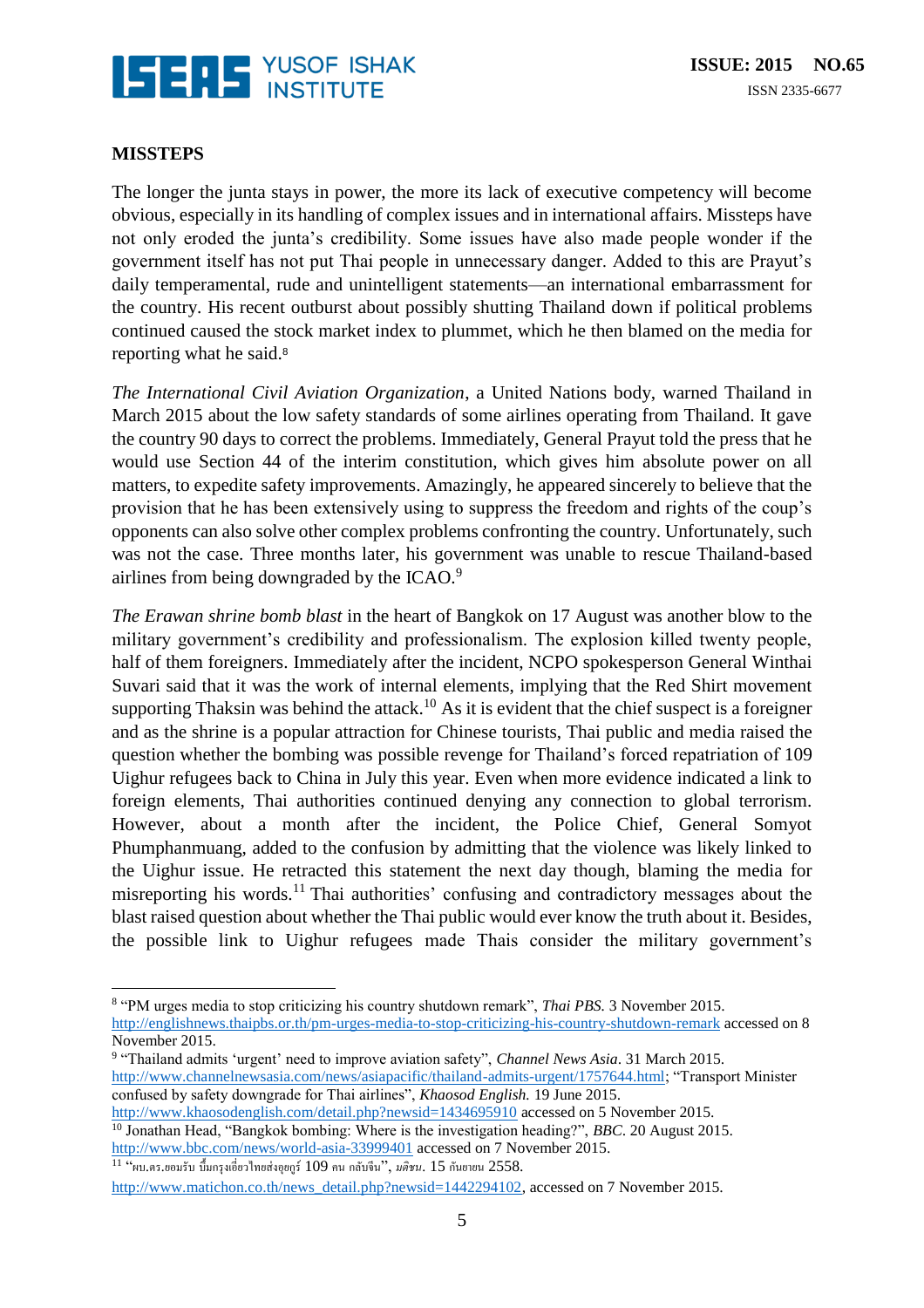

incompetence in handling international affairs, and in pleasing China at the expense of principles of human rights. The military's inadequate expertise in diplomatic and security matters had made Thais a target for transnational terrorism.

*The Single Internet Gateway project* is another episode that has brought humiliation to Prayut's government. The project is an attempt by the junta to control domestic and international internet traffic in Thailand. The idea, similar to the Great Firewall of China, sparked outrage from Thai netizens and from the business sector, who feared that their privacy would be compromised, and who have little trust in the technological security of Thai state agencies. They consider the forcing of the existing nine internet gateways into a single one which is to be kept under the control of the Ministry of Information and Communication Technology (ICT) too risky an undertaking. Netizens first showed their orchestrated opposition by bombarding several government and military websites, by repeatedly pressing F5 or the "refresh" button. The websites crashed in a couple of hours, causing public ridicule of the weak defense of state websites. Soon after the attacks, Prayut denied the government's attempt to control internet traffic and said that the project was still under study. People remained skeptical, however, as official documents leaked onto the internet revealed the project's intentions and plans for its development. Then, a week later, Prayut himself said the government would go ahead with the plan after all. Now it is facing tougher opposition, having gained the attention of the Anonymous, the loosely coordinated group of international hacktivists. On 23 October, the website of the ICT's premier telecommunication company, CAT Telecom, was hacked. Images posted to Anonymous accounts showed what was purported to be login data, passwords and associated national ID numbers stolen from CAT Telecom.<sup>12</sup>

### **TURNING AN ALLY INTO AN ENEMY**

In mid-October, the junta turned against one of the junta's important civil society allies. It threatened executives of the Thai Health Promotion Foundation (Thai Health) with legal action if it was found that they had misused their budget, which is above US\$300 million for the year 2015. Thai Health is funded by earmarked taxes from liquor and cigarette sales. Its objective is to promote public awareness of health issues. It is also known that Thai Health is under the influence of the royalist Dr. Prawes Wasi, and his public health network. Prawes's network has been a significant force in anti-Thaksin movements. Many of its members were appointed onto the now defunct National Reform Council by the NCPO. One major recipient of Thai Health funding for many years is the anti-Thaksin online media source, Isaranews Agency. Isaranews has always focused its investigations on Thaksin's faction. However, after the coup, it produced two investigative reports on alleged financial mishandling on the part of General Preecha Chanocha, Prayut's younger brother, and on Prayut's sale of family land, worth several million baht, to a nominee company linked to Thailand's biggest conglomerate.<sup>13</sup>

 $^{13}$  "เจาะบัญชีปริศนา ปรีชา จันทร์โอชา เงินส่วนต่าง 47ล้าน ยังไม่เคลียร์", *Isranews Agency*. 9 October 2014; [http://www.isranews.org/isranews-scoop/item/33482-ppp02\\_33482.htm;](http://www.isranews.org/isranews-scoop/item/33482-ppp02_33482.htm)"The farce of Thailand's corruption

 $\overline{\phantom{a}}$ <sup>12</sup> Vijay Prabhu, "Anonymous hack Thailand's premier telecommunications website and expose data", *TechWorm*. 23 October 2015. [http://www.techworm.net/2015/10/anonymous-hack-thailands-premier](http://www.techworm.net/2015/10/anonymous-hack-thailands-premier-telecommunications-website-and-expose-data.html)[telecommunications-website-and-expose-data.html,](http://www.techworm.net/2015/10/anonymous-hack-thailands-premier-telecommunications-website-and-expose-data.html) accessed on 7 November 2015.